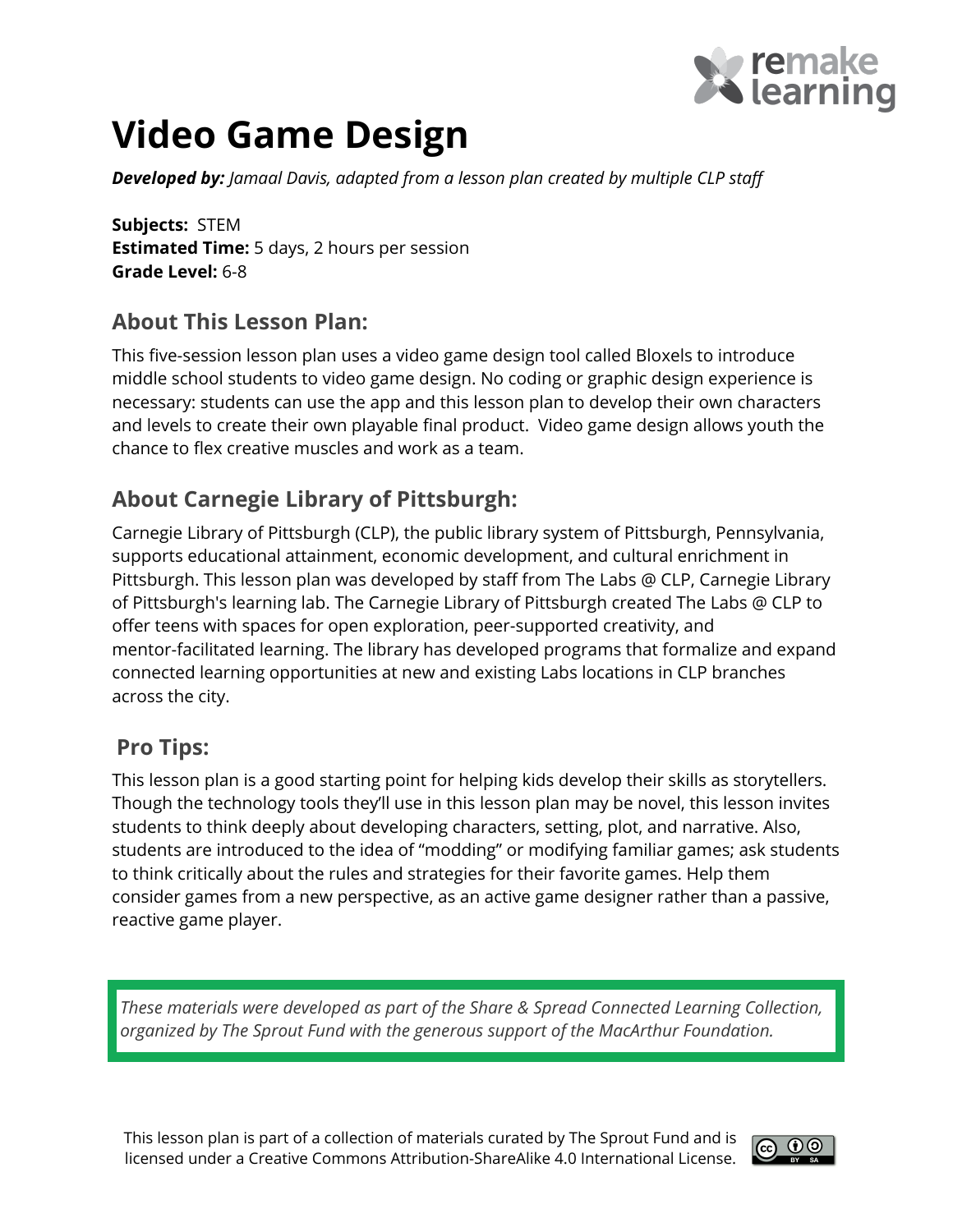# Table of Contents

| <b>Required Materials</b> |  |  |
|---------------------------|--|--|
|                           |  |  |

| <b>Lesson Plan</b>                               | 3 |
|--------------------------------------------------|---|
| <b>Teacher Notes</b>                             | 3 |
| Day 1: Game Design Concepts                      | 3 |
| Day 2: Character Design                          | 3 |
| Day 3: Level Design                              | 4 |
| Day 4: Complete Game Design with Bloxels         | 4 |
| Day 5: Game Testing and Tweaking                 | 4 |
| Standards, Knowledge, Skills, and Understandings | 5 |
| <b>Essential Questions</b>                       | 5 |
| Understandings                                   | 5 |
| Knowledge                                        | 5 |
| <b>Skills</b>                                    | 5 |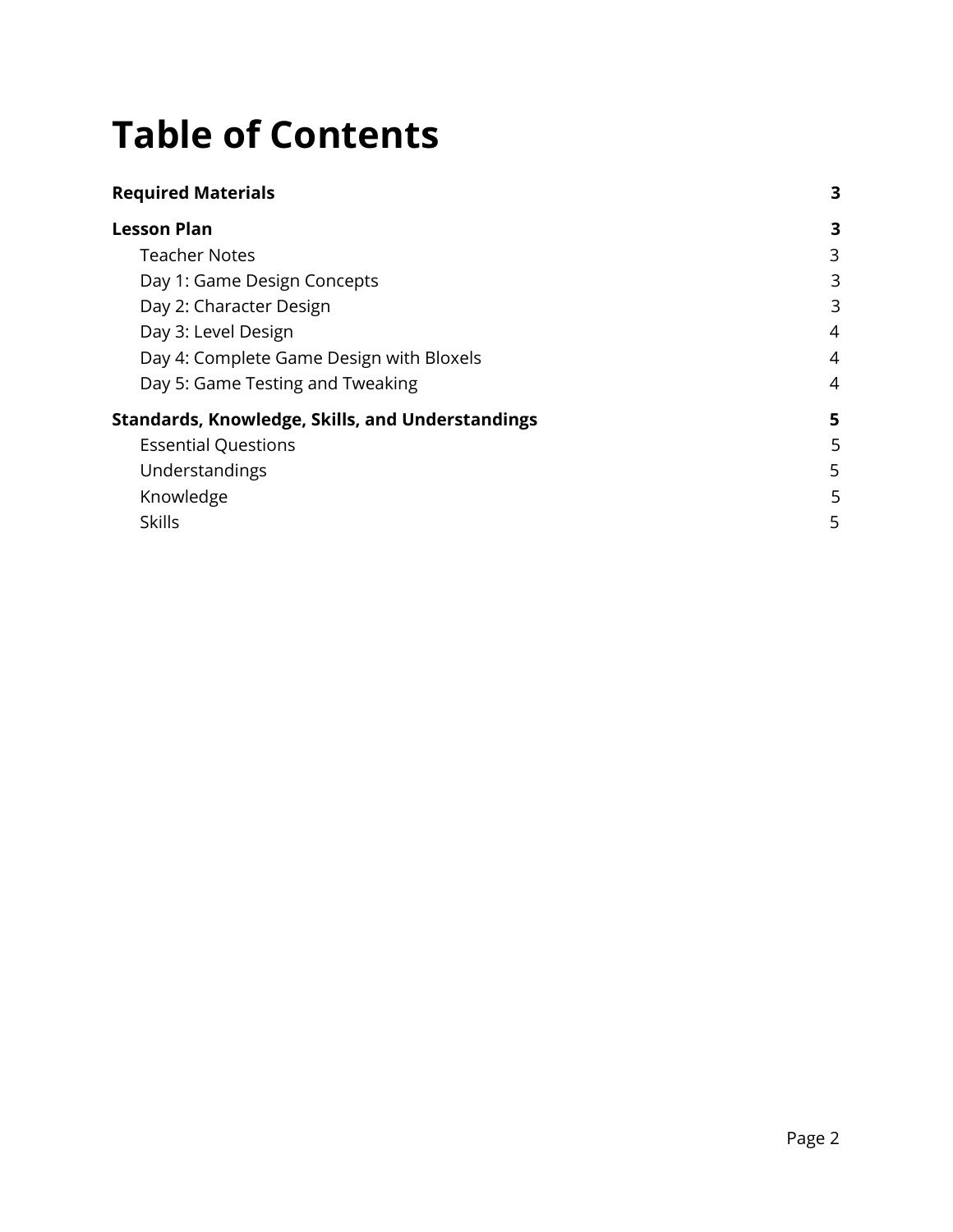# <span id="page-2-0"></span>Required Materials

- iPads
- Bloxels [Builder](https://itunes.apple.com/us/app/bloxels-build-play-share-your-own-video-games/id1041528293) app and [Bloxels](http://home.bloxelsbuilder.com/) Box Set

## <span id="page-2-1"></span>Lesson Plan

#### <span id="page-2-2"></span>Teacher Notes

- Days 1, 2 and 3 in this lesson plan can act as stand-alone activities, or it can be the first step in developing a playable video game.
- Students can individually develop a playable video game with Bloxels Builder app; however, this will take away from the team collaboration.

### <span id="page-2-3"></span>Day 1: Game Design Concepts

- Activity: Game Modding Youth will redesign a familiar game, playing the traditional game as well as their modified version. This activity lays the groundwork for thinking about rules, game mechanics, and the flow/gameplay so they can enter the rest of the week's activities in context, having experienced what it's like to analyze and create rules for gaming.
	- Younger group:
		- Form teams for the week think of team name and logo
		- Game Modding Hopscotch!

#### <span id="page-2-4"></span>Day 2: Character Design

- Activity: Initial Character Design Youth will first brainstorm a character using paper grids and then recreate these characters with perler beads. The older group has the option of using PiskelApp.com or Sprite Something on iPads instead of perler beads to take an initial stab at designing game characters. If youth have trouble deciding they can use the Decide Now app to spin the wheel and choose either heroes or villains for their game.
	- Next move on to character design. There are two ways to proceed:
		- 8-Bit Characters w/ Perler Bead Use paper grid templates to plan design of character then remake it with perler beads
		- Character Design w/ Bloxels app Design an animated sprite for the game using the app.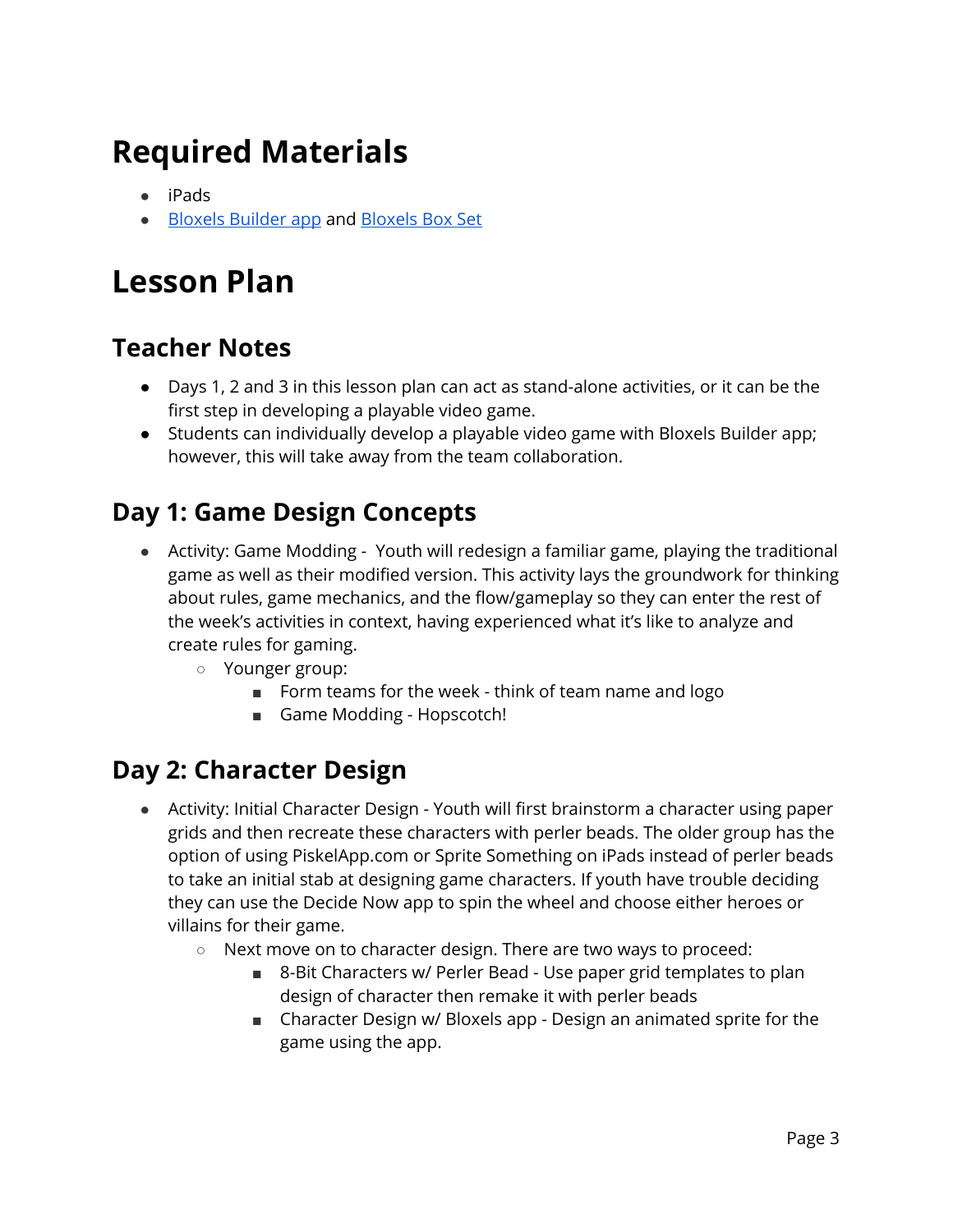## <span id="page-3-0"></span>Day 3: Level Design

- Activity: Level Design with Bloxels Use Bloxels to build a videogame level. Bloxels are an innovative way of building a videogame in "real life" before uploading it to the Bloxels iPad app. Day 3's activity will focus on this process.
	- Younger group (7-9ish)
		- Use Bloxels to build a videogame level.
	- Older group (10-12ish)
		- Use Bloxels to build videogame level.
	- Extra Time?
		- Younger Group: Create theme music for games with Crayola DJ.
		- Older Group: Use GarageBand app on the iPads to create theme music for games. This activity depends on the number of available iPads.

#### <span id="page-3-1"></span>Day 4: Complete Game Design with Bloxels

- Activity: Character Design (rest of game) with Bloxels Youth will complete work with Bloxels app by completing design of characters, levels, and objects in their game and uploading via the iPad app.
	- Younger group (7-9ish)
		- Use Bloxels to finish game design.
	- Older group (10-12ish)
		- Use Bloxels to finish game design.
- Game controller design: Ideally, this could relate to the planning that the youth have already done. So, designing a controller that relates to their game idea. This day would involve an activity with Makey Makey to learn how it works. For example, youth could use Play-Doh to play Tetris. Youth plan their game controllers, if time allows.

#### <span id="page-3-2"></span>Day 5: Game Testing and Tweaking

- Activity: Test, Tweak, and Offer Feedback on Games Youth will prepare for testing and tweaking their team's game. They will also offer constructive feedback on other teams' games. With extra time they will experiment with MaKey MaKey -- thinking about the importance of the controller and what it offers to gameplay.
	- Younger group (7-9ish)
		- Finish game design, test, and offer feedback on their games in Bloxels.
	- Older group (10-12ish)
		- Finish game design, test, and offer feedback on their games in Bloxels.